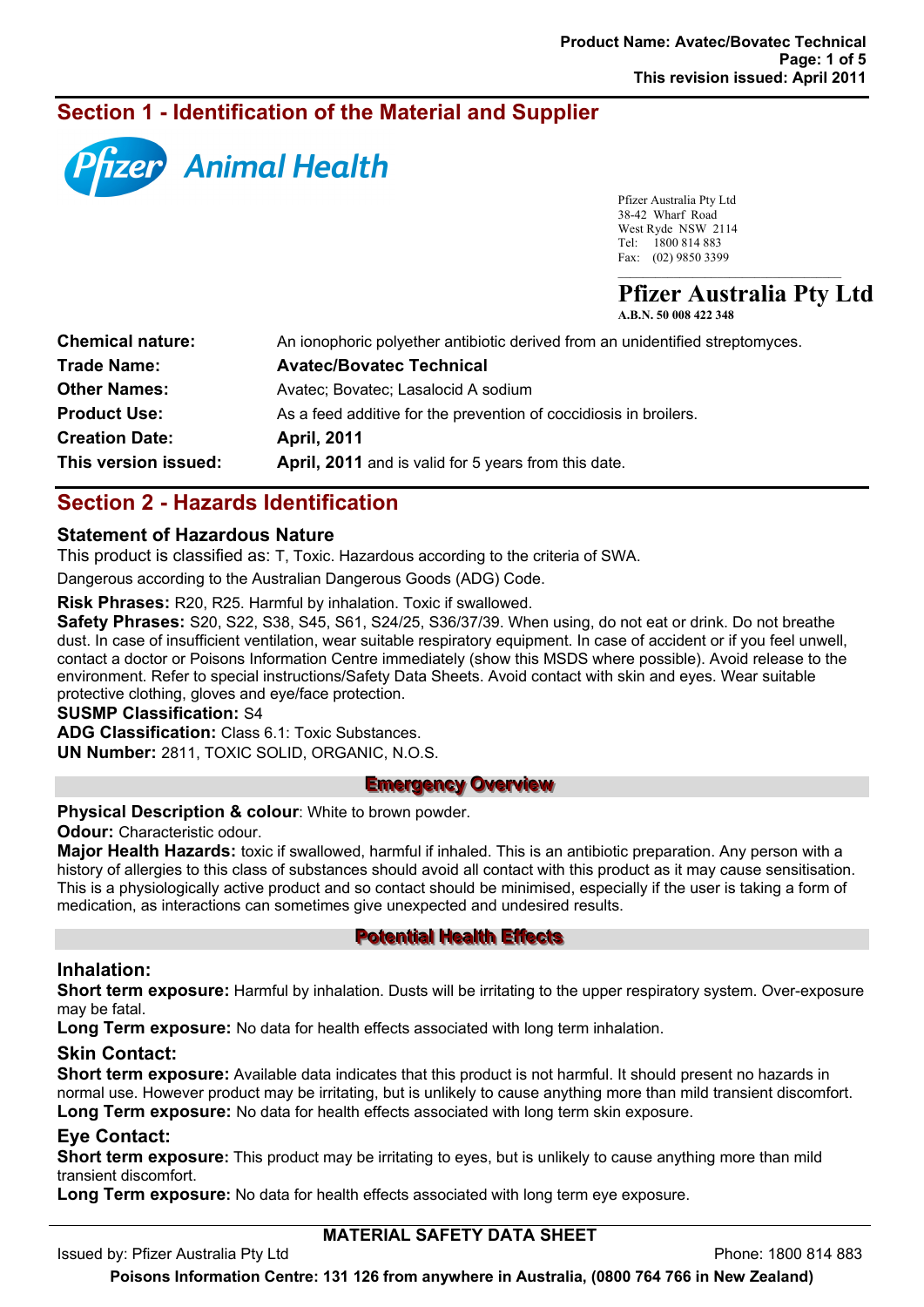## **Ingestion:**

**Short term exposure:** Significant oral exposure is considered to be unlikely. Available data shows that this product is toxic, but further symptoms are not available. This product may also be irritating to mucous membranes but is unlikely to cause anything more than transient discomfort in small doses.

**Long Term exposure:** No data for health effects associated with long term ingestion.

#### **Carcinogen Status:**

**SWA:** No significant ingredient is classified as carcinogenic by SWA.

**NTP:** No significant ingredient is classified as carcinogenic by NTP.

**IARC:** No significant ingredient is classified as carcinogenic by IARC.

# **Section 3 - Composition/Information on Ingredients**

| Ingredients                     | CAS No     | Conc.%            | TWA $(mg/m^3)$ | STEL (mg/m <sup>3</sup> ) |
|---------------------------------|------------|-------------------|----------------|---------------------------|
| Lasalocid sodium                | 25999-20-6 | 90 approx not set |                | not set                   |
| Other non hazardous ingredients |            | to 100            | not set        | not set                   |

This is a commercial product whose exact ratio of components may vary slightly. Minor quantities of other non hazardous ingredients are also possible.

The SWA TWA exposure value is the average airborne concentration of a particular substance when calculated over a normal 8 hour working day for a 5 day working week. The STEL (Short Term Exposure Limit) is an exposure value that may be equalled (but should not be exceeded) for no longer than 15 minutes and should not be repeated more than 4 times per day. There should be at least 60 minutes between successive exposures at the STEL. The term "peak "is used when the TWA limit, because of the rapid action of the substance, should never be exceeded, even briefly.

# **Section 4 - First Aid Measures**

## **General Information:**

You should call The Poisons Information Centre if you feel that you may have been poisoned, burned or irritated by this product. The number is 131 126 from anywhere in Australia (0800 764 766 in New Zealand) and is available at all times. Have this MSDS with you when you call.

**Inhalation:** If symptoms of poisoning become evident, contact a Poisons Information Centre, or call a doctor at once. Remove source of contamination or move victim to fresh air. If breathing is difficult, oxygen may be beneficial if administered by trained personnel, preferably on a doctor's advice. DO NOT allow victim to move about unnecessarily. Symptoms of pulmonary oedema can be delayed up to 48 hours after exposure.

**Skin Contact:** Gently brush away excess particles. Wash gently and thoroughly with water (use non-abrasive soap if necessary) for 5 minutes or until chemical is removed.

**Eye Contact:** Quickly and gently brush particles from eyes. No effects expected. If irritation does occur, flush contaminated eye(s) with lukewarm, gently flowing water for 5 minutes or until the product is removed. Obtain medical advice if irritation becomes painful or lasts more than a few minutes. Take special care if exposed person is wearing contact lenses.

**Ingestion:** If swallowed, do NOT induce vomiting; rinse mouth thoroughly with water and contact a Poisons Information Centre, or call a doctor at once. Give activated charcoal if instructed.

## **Section 5 - Fire Fighting Measures**

**Fire and Explosion Hazards**: The major hazard in fires is usually inhalation of heated and toxic or oxygen deficient (or both), fire gases. There is little risk of an explosion from this product if commercial quantities are involved in a fire. This product, if scattered, may form flammable or explosive dust clouds in air.

Fire decomposition products from this product may be toxic if inhaled. Take appropriate protective measures. **Extinguishing Media:** Suitable extinguishing media are water fog, fine water spray. Water fog or fine spray is the

preferred medium for large fires. Try to contain spills, minimise spillage entering drains or water courses. **Fire Fighting:** If a significant quantity of this product is involved in a fire, call the fire brigade. There is little danger of a violent reaction or explosion if significant quantities of this product are involved in a fire. Recommended personal protective equipment is liquid-tight chemical protective clothing and breathing apparatus. Do not scatter spilled material with high pressure water jets.

| <b>Flash point:</b>              | No data  |
|----------------------------------|----------|
| <b>Upper Flammability Limit:</b> | No data. |
| <b>Lower Flammability Limit:</b> | No data. |
| <b>Autoignition temperature:</b> | No data. |
| <b>Flammability Class:</b>       | No data. |

## **MATERIAL SAFETY DATA SHEET**

Issued by: Pfizer Australia Pty Ltd Phone: 1800 814 883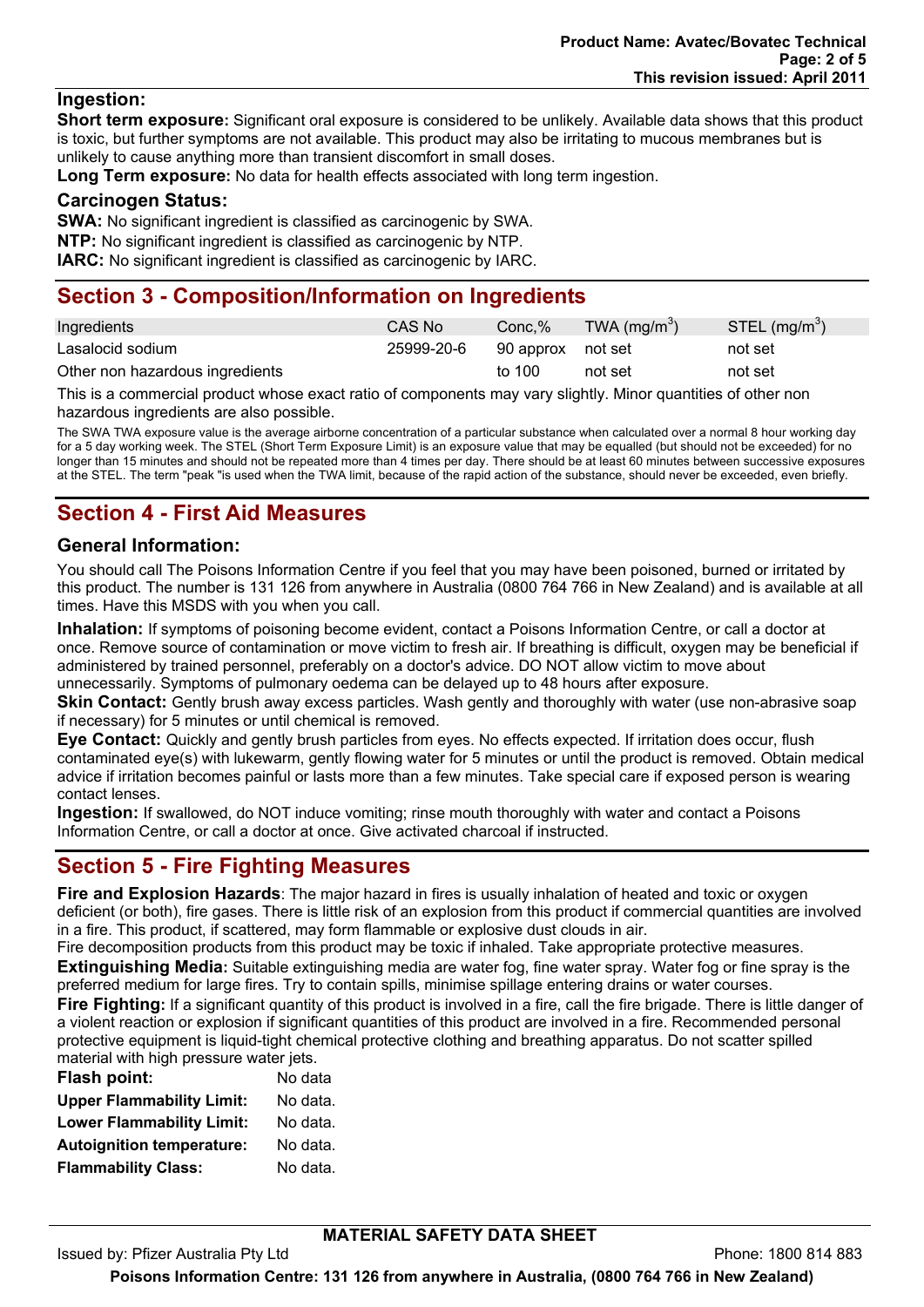## **Section 6 - Accidental Release Measures**

**Accidental release:** In the event of a major spill, prevent spillage from entering drains or water courses. Evacuate the spill area and deny entry to unnecessary and unprotected personnel. Wear full protective chemically resistant clothing including eye/face protection, gauntlets and self contained breathing apparatus. See below under Personal Protection regarding Australian Standards relating to personal protective equipment. Suitable materials for protective clothing include cotton, rubber, PVC. Eye/face protective equipment should comprise as a minimum, protective goggles. If there is a significant chance that dusts are likely to build up in cleanup area, we recommend that you use a suitable Dust Mask. Use a P1 mask, designed for use against mechanically generated particles eg silica & asbestos. Otherwise, not normally necessary.

Stop leak if safe to do so, and contain spill. Because of the toxicity of this product, special personal care should be taken in any cleanup operation. Sweep up and shovel or collect recoverable product into labelled containers for recycling or salvage, and dispose of promptly. Consider vacuuming if appropriate. Recycle containers wherever possible after careful cleaning. After spills, wash area preventing runoff from entering drains. If a significant quantity of material enters drains, advise emergency services. This material may be suitable for approved landfill. Ensure legality of disposal by consulting regulations prior to disposal. Thoroughly launder protective clothing before storage or reuse. Advise laundry of nature of contamination when sending contaminated clothing to laundry.

# **Section 7 - Handling and Storage**

**Handling:** Keep exposure to this product to a minimum, and minimise the quantities kept in work areas. Check Section 8 of this MSDS for details of personal protective measures, and make sure that those measures are followed. The measures detailed below under "Storage" should be followed during handling in order to minimise risks to persons using the product in the workplace. Also, avoid contact or contamination of product with incompatible materials listed in Section 10.

**Storage:** This product is a Scheduled Poison. Observe all relevant regulations regarding sale, transport and storage of this schedule of poison. Store in a cool, well ventilated area. Check containers periodically for leaks. Containers should be kept closed in order to minimise contamination. Make sure that the product does not come into contact with substances listed under "Incompatibilities" in Section 10. If you keep more than 10000kg or L of Dangerous Goods of Packaging Group III, you may be required to license the premises or notify your Dangerous Goods authority. If you have any doubts, we suggest you contact your Dangerous Goods authority in order to clarify your obligations. Check packaging - there may be further storage instructions on the label.

## **Section 8 - Exposure Controls and Personal Protection**

The following Australian Standards will provide general advice regarding safety clothing and equipment:

Respiratory equipment: **AS/NZS 1715**, Protective Gloves: **AS 2161**, Occupational Protective Clothing: AS/NZS 4501 set 2008, Industrial Eye Protection: **AS1336** and **AS/NZS 1337**, Occupational Protective Footwear: **AS/NZS2210**.

## **SWA Exposure limits TWA (mg/m<sup>3</sup>**

**) STEL (mg/m<sup>3</sup> )** 

Exposure limits have not been established by SWA for any of the significant ingredients in this product.

The ADI for Lasalocid sodium is set at 0.001mg/kg/day. The corresponding NOEL is set at 2mg/kg/day. ADI means Acceptable Daily Intake; NOEL means No-observable-effect-level. Data from Australian ADI List, March 2010.

No special equipment is usually needed when occasionally handling small quantities. The following instructions are for bulk handling or where regular exposure in an occupational setting occurs without proper containment systems. **Ventilation:** No special ventilation requirements are normally necessary for this product. However make sure that the work environment remains clean and that dusts are minimised.

**Eye Protection:** Eye protection such as protective glasses or goggles is recommended when this product is being used.

**Skin Protection:** You should avoid contact even with mild skin irritants. Therefore you should wear suitable impervious elbow-length gloves and facial protection when handling this product. See below for suitable material types.

**Protective Material Types:** We suggest that protective clothing be made from the following materials: cotton, rubber, PVC.

**Respirator:** If there is a significant chance that dusts are likely to build up in the area where this product is being used, we recommend that you use a suitable Dust Mask. Otherwise, not normally necessary. Safety deluge showers should, if practical, be provided near to where this product is being used.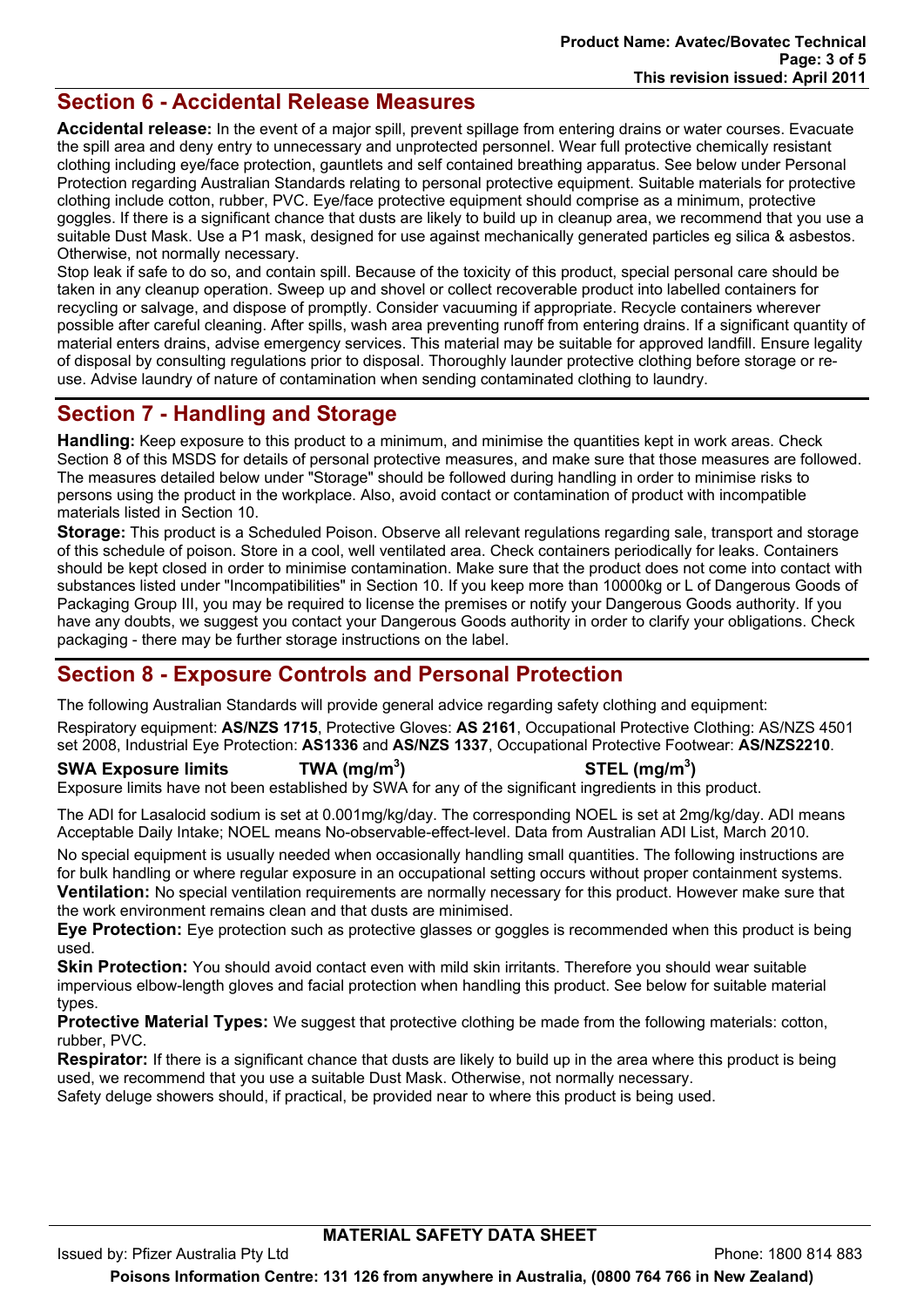## **Section 9 - Physical and Chemical Properties:**

| White to brown powder.                         |
|------------------------------------------------|
| Characteristic odour.                          |
| Not applicable.                                |
| Decomposes before melting approx 168-171°C.    |
| No specific data. Expected to be low at 100°C. |
| Negligible at normal ambient temperatures.     |
| Not applicable.                                |
| No data. Bulk density about 0.29               |
| 1.06g/L at $20^{\circ}$ C                      |
| No data.                                       |
| Negligible at normal ambient temperatures.     |
| No data.                                       |
| Not applicable.                                |
| No data                                        |
| Not applicable.                                |
| No data.                                       |
|                                                |

# **Section 10 - Stability and Reactivity**

**Reactivity**: This product is unlikely to react or decompose under normal storage conditions. However, if you have any doubts, contact the supplier for advice on shelf life properties.

**Conditions to Avoid:** This product should be kept in a cool place, preferably below 30°C. Keep containers tightly closed. Containers should be kept dry.

**Incompatibilities:** strong acids, strong bases, strong oxidising agents.

**Fire Decomposition:** Combustion forms carbon dioxide, and if incomplete, carbon monoxide and smoke. Water is also formed. May form nitrogen and its compounds, and under some circumstances, oxides of nitrogen. Occasionally hydrogen cyanide gas in reducing atmospheres. Sodium compounds, sodium compounds. Carbon monoxide poisoning produces headache, weakness, nausea, dizziness, confusion, dimness of vision, disturbance of judgment, and unconsciousness followed by coma and death.

**Polymerisation:** This product will not undergo polymerisation reactions.

# **Section 11 - Toxicological Information**

**Target Organs:** There is no data to hand indicating any particular target organs.

Lasalocid sodium is not known to be a sensitiser. No data found to indicate lasalocid sodium is carcinogenic, mutagenic or teratogenic.

## **Classification of Hazardous Ingredients**

## Ingredient **Risk Phrases**

No ingredient mentioned in the HSIS Database is present in this product at hazardous concentrations. **Lasalocid Sodium:** LD<sub>50</sub> Oral, Rat 122mg/kg LD<sub>50</sub> Oral, Mouse = 146mg/kg LC $_{50}$  Inhalation, Rat = 2.65mg/L/4hr

# **Section 12 - Ecological Information**

This product is very toxic to aquatic organisms. This product is not readily biodegradable. Readily transported by running water.

**Fish:** LC100 rainbow trout (*Oncorhynchus mykiss*): 5mg/L

LC100 zebra fish (*Brachydanio rerio*): 0.65mg/L

LC50 Fish: rainbow trout (*Oncorhynchus mykiss*): 3mg/L

LC50 goldfish (*Carassius auratus*): 6mg/L

LC<sub>50</sub> Sunfish: 3.6mg/L

LC50 zebra fish (*Brachydanio rerio*): 2.5mg/L

LC0 zebra fish (*Brachydanio rerio*): 0.64mg/L

LC0 Fish: rainbow trout (*Oncorhynchus mykiss*): 2mg/L

Algae: EC<sub>50</sub> Scenedesmus subspicatus 8mg/L

**Daphnia:** EC<sub>50</sub> 13mg/L, LC<sub>50</sub> 2.4mg/L

## **MATERIAL SAFETY DATA SHEET**

Issued by: Pfizer Australia Pty Ltd Phone: 1800 814 883